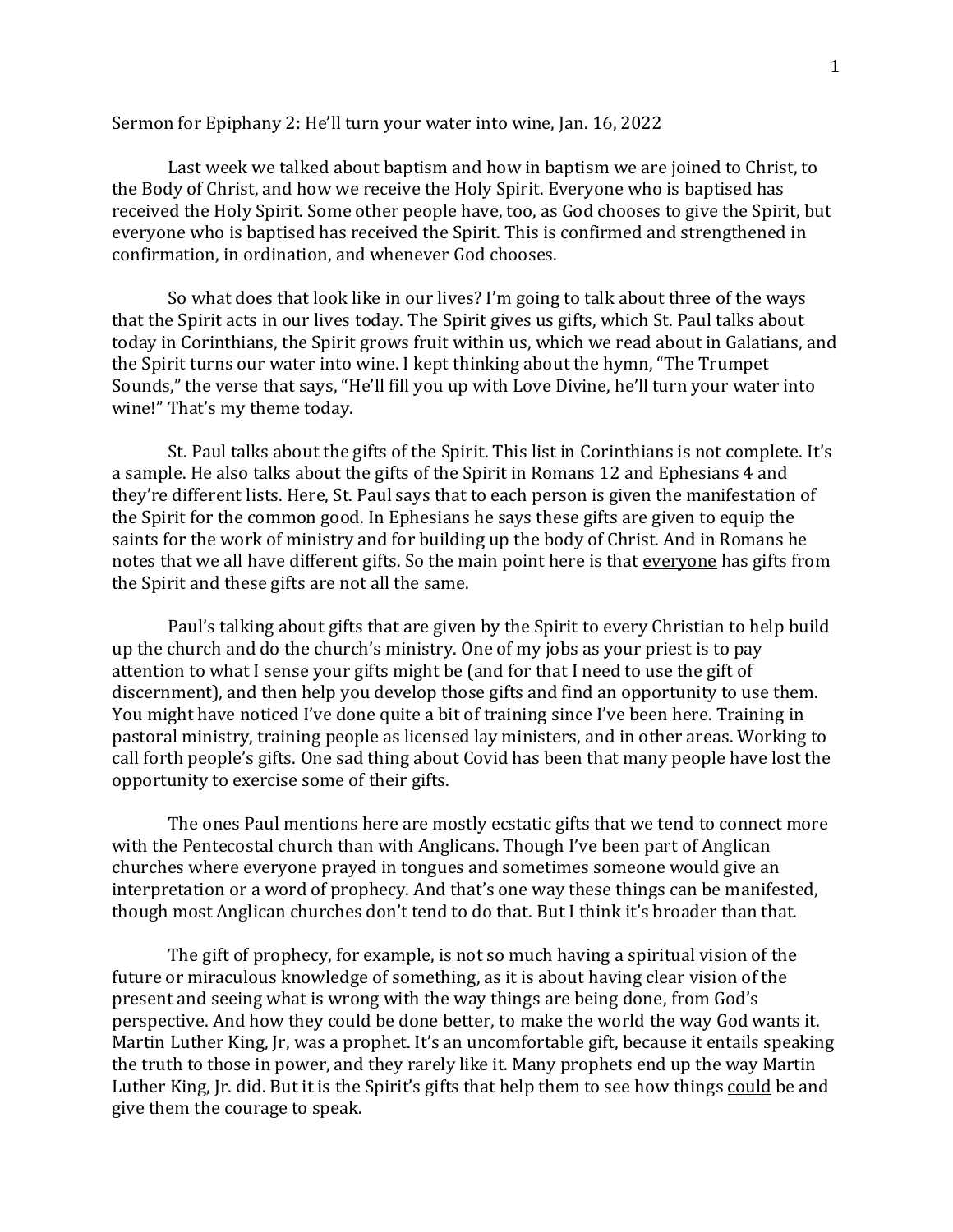The gift of healing may be the gift of laying on hands and curing people. But I think it might also be the ability to be a really good nurse or doctor. You've probably all met those people, whose very touch makes you feel better. I think that's a gift. The gift of wisdom comes sometimes with age but sometimes also from the Spirit. My brother-in-law is like that. He'll be at a meeting with a lot of people with conflicting views, arguing, and he'll listen and then when he's heard everyone he'll quietly say something, and everyone will say, "Yeah. That makes sense. Let's do that." Wisdom.

The Spirit works in many ways and you can't pin them down. One of my rules is that any idea that tends to limit the power of God, what God can do, or God's sovereignty is probably heretical and wrong. The Spirit blows where she wills. Paul says there are varieties of gifts but the same Spirit, and there are varieties of services but the same Lord and varieties of activities but it is the same God who activates all of them in everyone. A huge variety.

This means that you have spiritual gifts. Gifts given to you by the Holy Spirit, which no one else has. And it is through the Spirit that you can first identify them and then develop them and then exercise them for the benefit of God's people. They may not be big, flamboyant, stand in the limelight gifts. Or they may. But they might equally be behind the scenes helping kind of gifts. Whatever they are, you have them and throughout your life the Spirit will give them to you and help you grow and develop them and use them. The church should also help with this.

Everyone also has the fruit of the Spirit, but those are more the same in each person. St. Paul lists some of these in Galatians 5: love, joy, peace, patience, gentleness, kindness, faithfulness, generosity and self-control. This is not an exclusive list either. These are things that grow in us, the longer we let the Spirit live in us, when we try to be faithful to God and follow Jesus. We don't start out our Christian life full of them. They grow in us. Slowly, like any fruit. These are things that all Christians grow (or should grow), though of course some we may struggle with more than others. They are the marks of holiness, which the Spirit slowly helps us grow into. We cooperate by cultivating them a bit. But mostly we just have to slowly let the Spirit grow more love and more joy and more peace and more kindness and more generosity and so on, within us.

Every now and then I amuse myself by thinking of other things that should be on that list. Courage. A good sense of humour. Have you ever noticed how truly saintly people often have a good sense of humour. Look at Archbishop Desmond Tutu. He was famous for always giggling. The Dalai Lama is another one who laughs a lot. Compassion would be another good one to add to the list. Because the more I try to follow Jesus, the more I find I can view my fellow creatures with compassion, even when they totally mess up.

And then there's the third thing: the Spirit turns our water into wine. In the story we read today in the gospel, Jesus is at a wedding and they run out of wine. This is a social disaster. Imagine hosting a party, especially a wedding with all your extended family there and all your spouse's extended family, and you run out of food or drink. So embarrassing. Jesus isn't wanting to intervene, but his Mom tells the servants to do what he says.